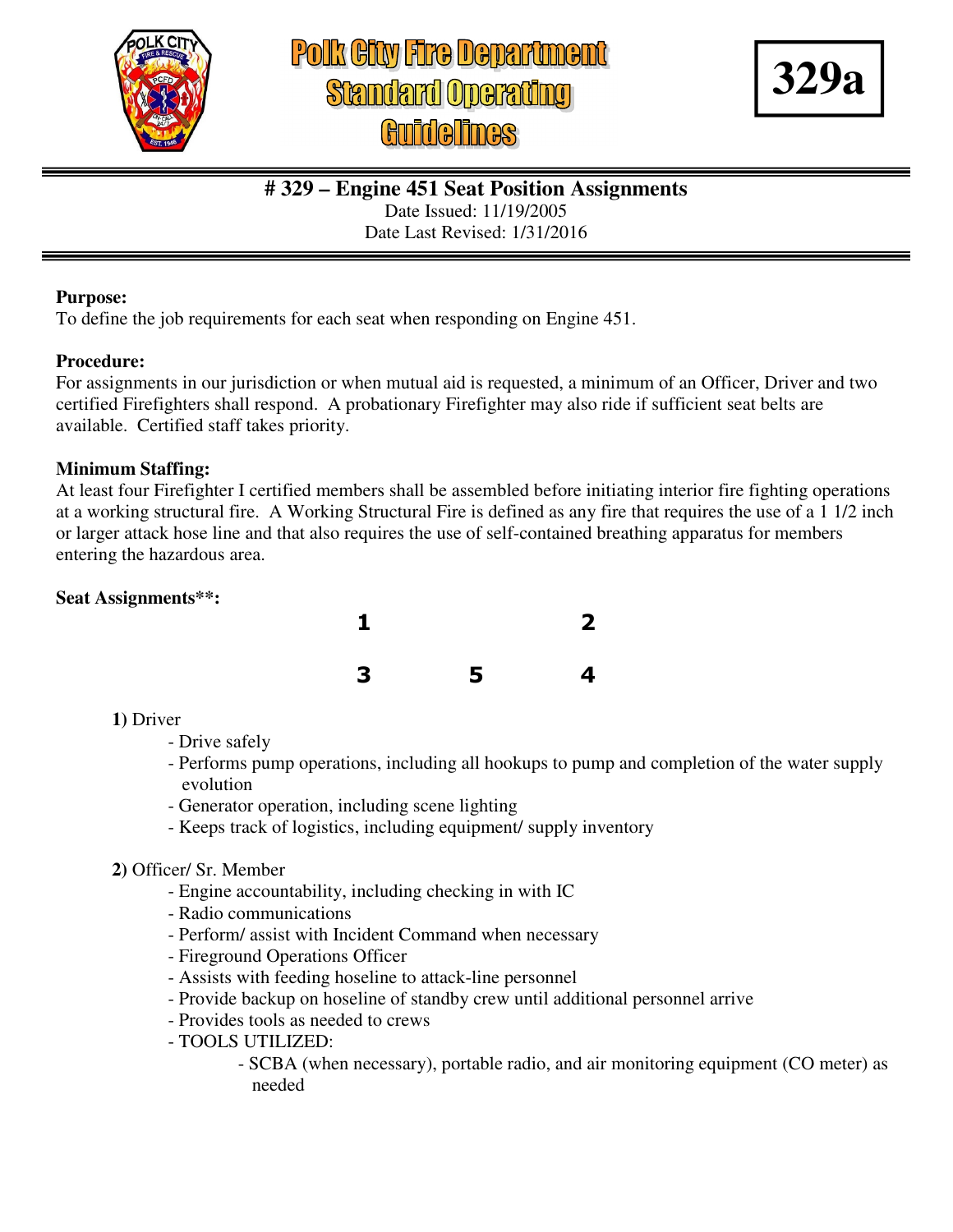

## **Polk City Fire Department Standard Operating Auidelines**



### **# 329 – Engine 451 Seat Position Assignments**

Date Issued: 11/19/2005

Date Last Revised: 1/31/2016

### **3)** Nozzleman

### IF PERFORMING AS AN ENGINE COMPANY:

- Pulls initial attack-line
- Attack-line nozzleman (team leader)
- IF PERFORMING AS A TRUCK COMPANY:
- Throw ground ladder(s)
- Provide ventilation
- Search and rescue (team leader)
- TOOLS UTILIZED:
	- SCBA, Thermal Imaging Camera, and handlight

### **4)** Water Supply

- IF PERFORMING AS AN ENGINE COMPANY:
- Provides hydrant/water supply
- Assists with feeding initial hoseline to attack-line personnel
- Pulls backup hoseline
- Serves as nozzleman on backup line
- IF PERFORMING AS A TRUCK COMPANY:
- Throw ground ladder(s)
- Provide ventilation
- Search and rescue
- TOOLS UTILIZED:
	- SCBA, ladder(s), irons, hand tools/ forcible entry tools, and portable radio

### **5)** Backup

IF PERFORMING AS AN ENGINE COMPANY:

- Assists with pulling initial attack line
- Backup on initial attack-line
- IF PERFORMING AS A TRUCK COMPANY:
- Throw ground ladder(s)
- Provide ventilation
- Search and rescue
- TOOLS UTILIZED:

- SCBA, ladder(s), chainsaw (when necessary), and handlight

\*\* These seat assignments are recommendations and can be changed as the situation/ call warrants. While enroute to the call, communication between crew members of various job duties is essential.